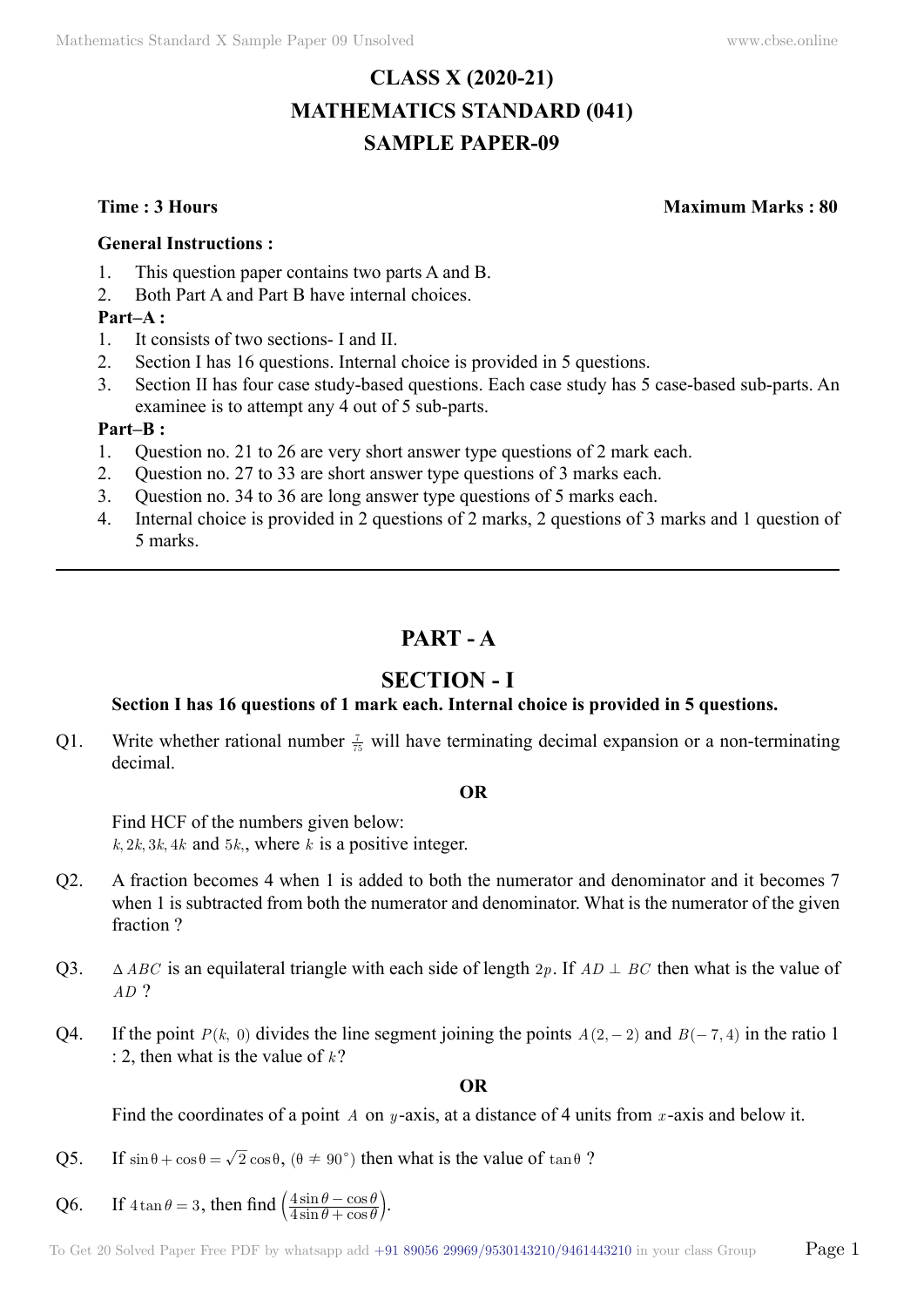Q7. An observer, 1.5 m tall is 20.5 away from a tower 22 m high, then what is the angle of elevation of the top of the tower from the eye of observer?

#### **O**

A 6 m high tree cast a 4 m long shadow. At the same time, a flag pole cast a shadow 50 m long. How long is the flag pole?

Q8. Two concentric circles of radii *a* and *b* where  $a > b$ . Find the length of a chord of the larger circle which touches the other circle.

#### **O**

In the given figure, a circle touches all the four sides of quadrilateral *ABCD* with  $AB = 6 \text{ cm}$ ,  $BC = 7$  cm and  $CD = 4$  cm, then what is the length of *AD* ?



Q9. To divide a line segment *AB* in the ratio 2:5, a ray *AX* is drawn such that  $\angle BAX$  is acute. Then points are marked at equal intervals on *AX* . What is the minimum number of these points ?

#### **O**

To divide the line segment *AB* in the ratio 2 : 3, a ray *AX* is drawn such that  $\angle BAX$  is acute, AX is then marked at equal intervals. Find minimum number of these marks.

Q10. In the given figure, *AB* is the diameter where  $AP = 12$  cm and  $PB = 16$  cm. Taking the value of  $\pi$ as 3, find the perimeter of the shaded region.



- Q11. Find the area (in  $\text{cm}^2$ ) of the circle that can be inscribed in a square of side 8 cm.
- Q12. Consider the following frequency distribution of the heights of 60 students of a class

| Height (in cm)          | $150-155$   155-160 |  | $160-165$ $165-170$ $170-175$ $175-180$ |  |
|-------------------------|---------------------|--|-----------------------------------------|--|
| Number of students   15 |                     |  |                                         |  |

What is the upper limit of the median class in the given data?

- Q13. If *xi*'s are the mid-points of the class intervals of grouped data, *fi*'s are the corresponding frequencies and  $\bar{x}$  is the mean, then find  $\sum (f_i x_i - \bar{x})$ .
- Q14. Out of one digit prime numbers, one number is selected at random. What is the probability of selecting an even number?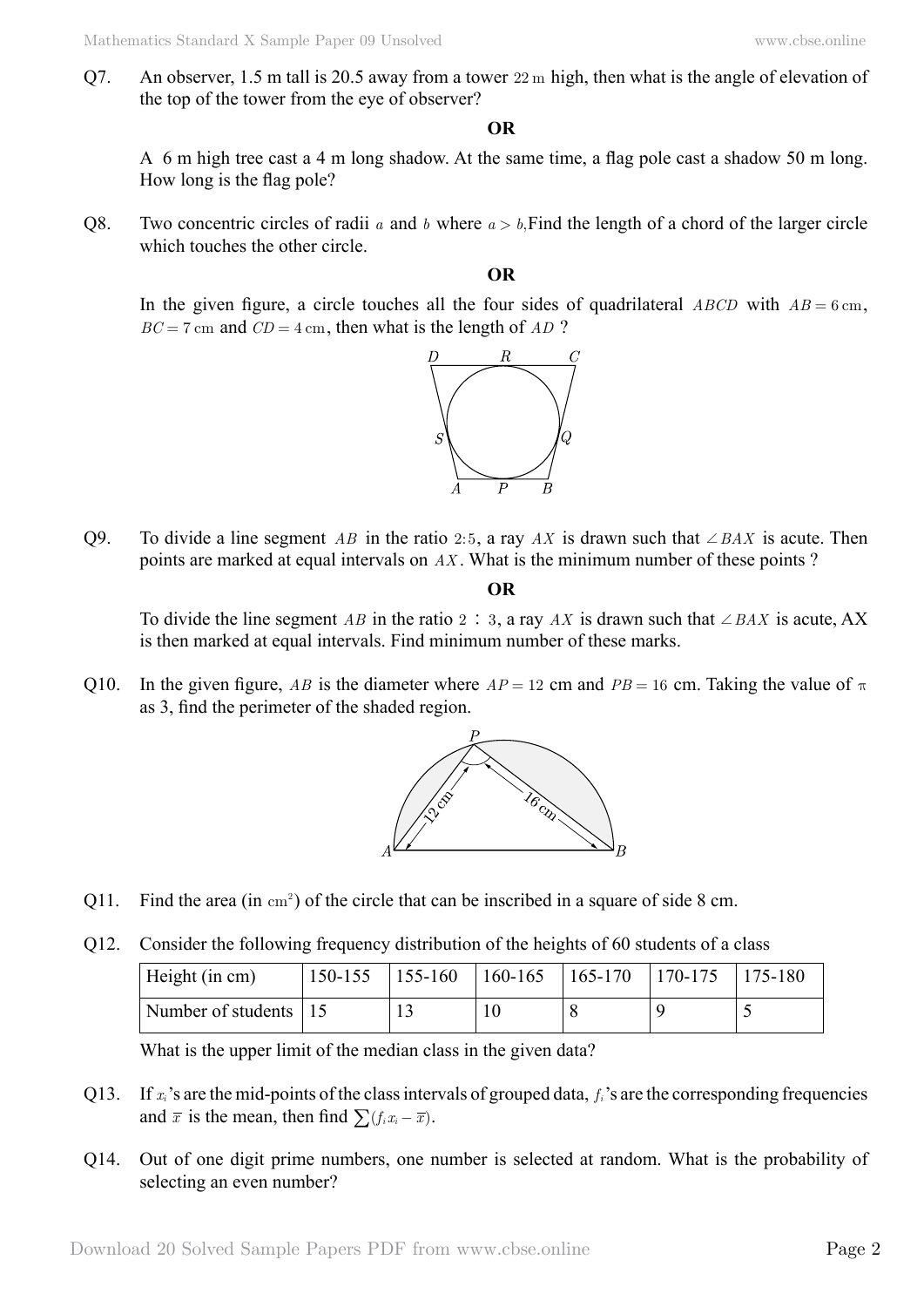- Q15. Find the probability of an impossible event.
- Q16. A number is selected at random from 1 to 30. Find the probability that it is a prime number.

# **Section II**

### **Case study-based questions are compulsory. Attempt any 4 sub parts from each question. Each question carries 1 mark.**

Q17. For a jewellery metal box to satisfy certain requirements, its length must be three meter greater than the width, and its height must be two meter less than the width.



**(i)** If width is taken as *x* , which of the following polynomial represent volume of box ?

| (a) $x^2 - 5x - 6$    | (b) $x^3 + x^2 - 6x$ |
|-----------------------|----------------------|
| (c) $x^3 - 6x^2 - 6x$ | (d) $x^2 + x - 6$    |

- **(ii)** Which of the following polynomial represent the area of metal sheet used to make box ? (a)  $x^2 - 5x - 6$  (b)  $6x^2 + 4x - 12$ 
	- (c)  $x^3 6x^2 6x$  (d)  $6x^2 + 3x 4$
- **(iii)** If it must have a volume of  $18 \text{ in}^3$ , what must be its length ? (a) 6 in (b) 3 in
	- (c) 4 in (d) 2 in
- **(iv)** At a volume of 18 in<sup>3</sup>, what must be its height ? (a) 1 in (b) 3 in (c)  $2 \text{ in}$  (d)  $4 \text{ in}$
- (v) If box is made of a metal sheet which cost is 10 rs per in<sup>2</sup>, what is the cost of metal ?
	- (a) Rs 540 (b) Rs 1080
	- (c) Rs 270 (d) Rs 340
- Q18. Raju and his classmates planned a picnic in zoo. The total budget for picnic was Rs 2000 but 5 students failed to attend the picnic and thus the contribution for each student was increased by Rs 20.

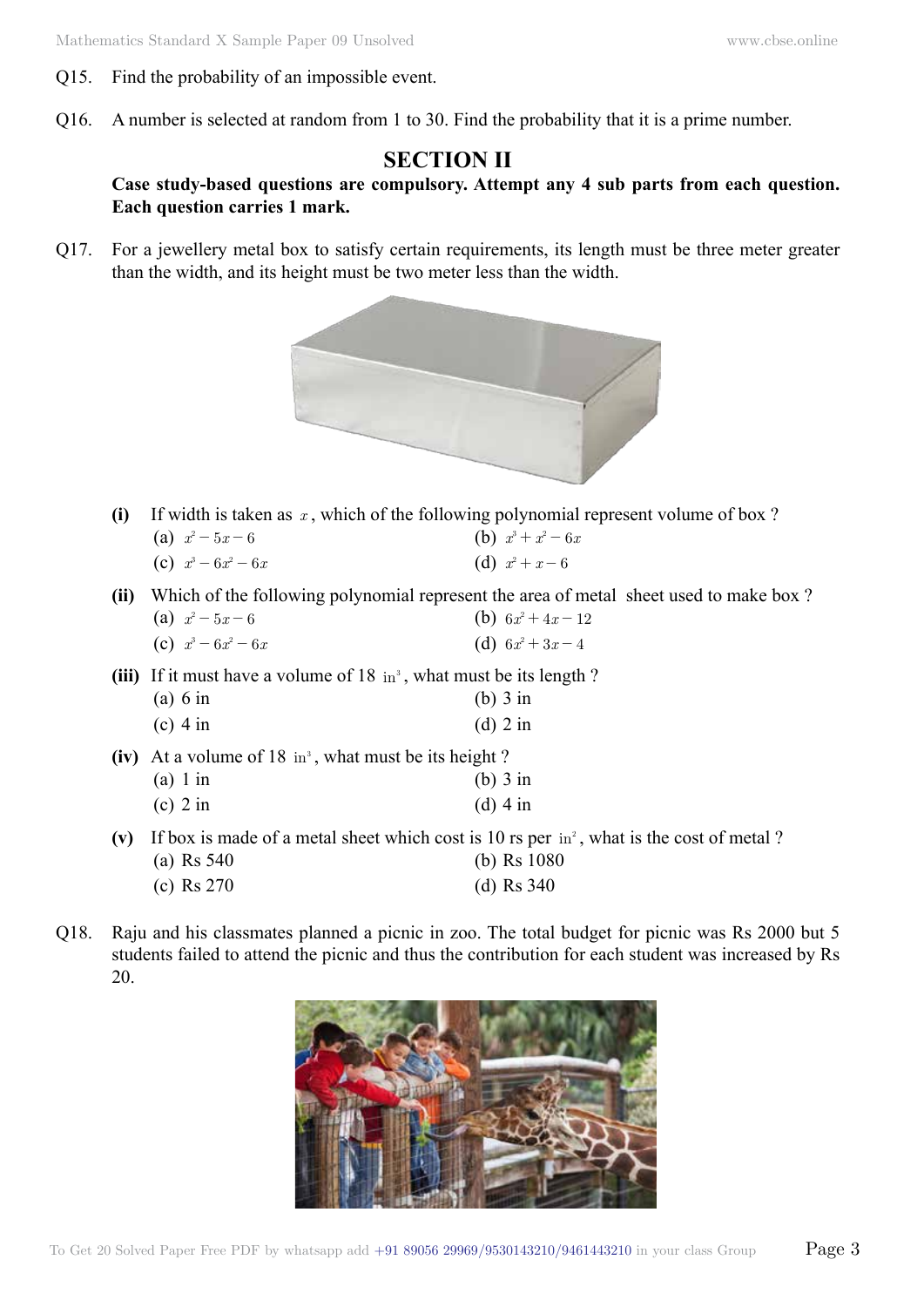| The expanse of different item was as follows. |  |  |  |
|-----------------------------------------------|--|--|--|
|-----------------------------------------------|--|--|--|

| S. No.      | Article         | Cost per student |
|-------------|-----------------|------------------|
|             | Entry ticket    | Rs 5             |
|             | Coffee          | <b>Rs</b> 10     |
| $\mathbf 3$ | Food            | <b>Rs 25</b>     |
|             | Travelling cost | <b>Rs</b> 50     |
|             | Ice-cream       | <b>Rs</b> 15     |

**(i)** If *x* is the number of students planned for picnic, which is the correct quadratic equation that describe the situation.

|      | (a) $x^2 - 5x - 500 = 0$                                      | (b) $x^2 + 4x - 400 = 0$ |
|------|---------------------------------------------------------------|--------------------------|
|      | (c) $x^2 + 5x - 500 = 0$                                      | (d) $x^2 - 4x + 400 = 0$ |
| (ii) | What is the number of students planned for picnic?            |                          |
|      | $(a)$ 30                                                      | (b) $40$                 |
|      | (c) 25                                                        | (d) 20                   |
|      | (iii) What is the number of students who attended the picnic? |                          |
|      | (a) 20                                                        | (b) $40$                 |
|      | (c) 15                                                        | (d) 25                   |
|      | (iv) What is the total expanse for this picnic?               |                          |
|      | (a) $Rs 1500$                                                 | (b) $\text{Rs } 2000$    |
|      | (c) Rs $1000$                                                 | (d) $Rs\ 2100$           |
|      | (v) How much money they spent for travelling?                 |                          |
|      | (a) Rs $500$                                                  | (b) $\text{Rs } 1000$    |
|      | $(c)$ Rs 800                                                  | (d) Rs $3750$            |

Q19. Resident Welfare Association (RWA) of a Gulmohar Society in Delhi have installed three electric poles *A*, *B* and *C* in a society's common park. Despite these three poles, some parts of the park are still in dark.

So, RWA decides to have one more electric pole *D* in the park.



The park can be modelled as a coordinate systems given below.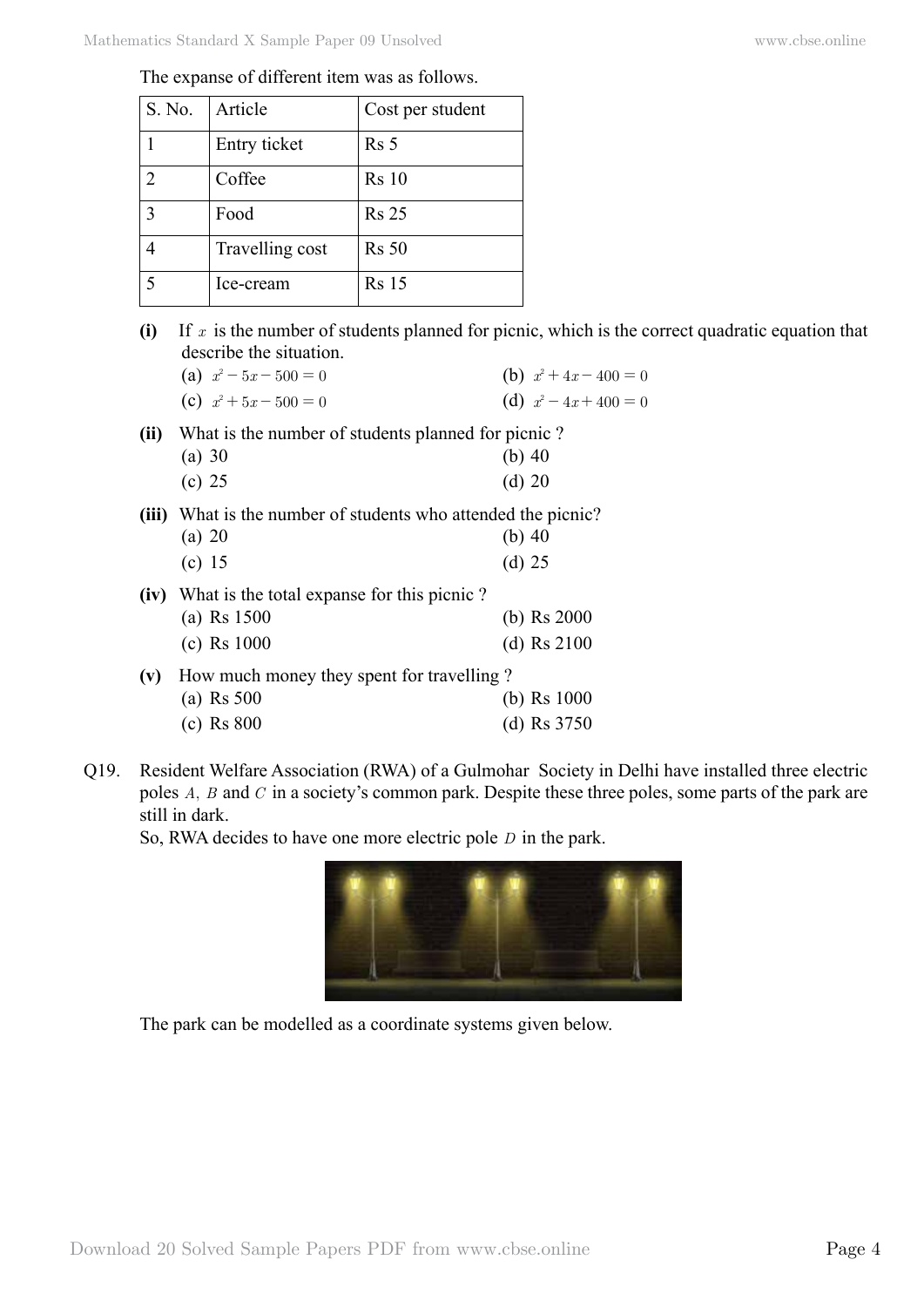

On the basis of the above information, answer any four of the following questions:

| What is the position of the pole $C$ ? |                                                                                                           |
|----------------------------------------|-----------------------------------------------------------------------------------------------------------|
| (a) $(4, 5)$                           | (b) $(5, 4)$                                                                                              |
| (c) $(6, 5)$                           | $(d)$ $(5, 6)$                                                                                            |
|                                        | What is the distance of the pole $\overline{p}$ from the corner $\overline{Q}$ of the park $\overline{Q}$ |

**(ii)** What is the distance of the pole *B* from the corner *O* of the park ? (a)  $6\sqrt{2}$  units (b)  $3\sqrt{2}$  units

| $(u)$ ov $\omega$ units | $\sqrt{U}$ ov $\omega$ units |
|-------------------------|------------------------------|
| (c) $6\sqrt{3}$ units   | (d) $3\sqrt{3}$ units        |

**(iii)** Find the position of the fourth pole *D* so that four points *A*, *B C* and *D* form a parallelogram. (a)  $(5, 2)$  (b)  $(1, 5)$ 

| (c) $(1, 4)$ | $(d)$ $(2, 5)$ |
|--------------|----------------|

| (iv) What is the distance between poles A and $C$ ?  |                       |  |
|------------------------------------------------------|-----------------------|--|
| (a) $6\sqrt{2}$ units                                | (b) $3\sqrt{2}$ units |  |
| (c) $6\sqrt{3}$ units                                | (d) $3\sqrt{3}$ units |  |
| (v) What is the distance between poles $B$ and $D$ ? |                       |  |

| (a) $2\sqrt{3}$ units | (b) $\sqrt{28}$ units |
|-----------------------|-----------------------|
| (c) $6\sqrt{3}$ units | (d) $\sqrt{26}$ units |

Q20. The boiler is essentially a closed vessel inside which water is stored. Fuel is burnt in a furnace and hot gasses are produced. These hot gasses come in contact with water vessel where the heat of these hot gases transfer to the water and consequently steam is produced in the boiler. Then this steam is piped to the turbine of thermal power plant. There are many different types of boiler utilized for different purposes like running a production unit, sanitizing some area, sterilizing equipment, to warm up the surroundings etc.

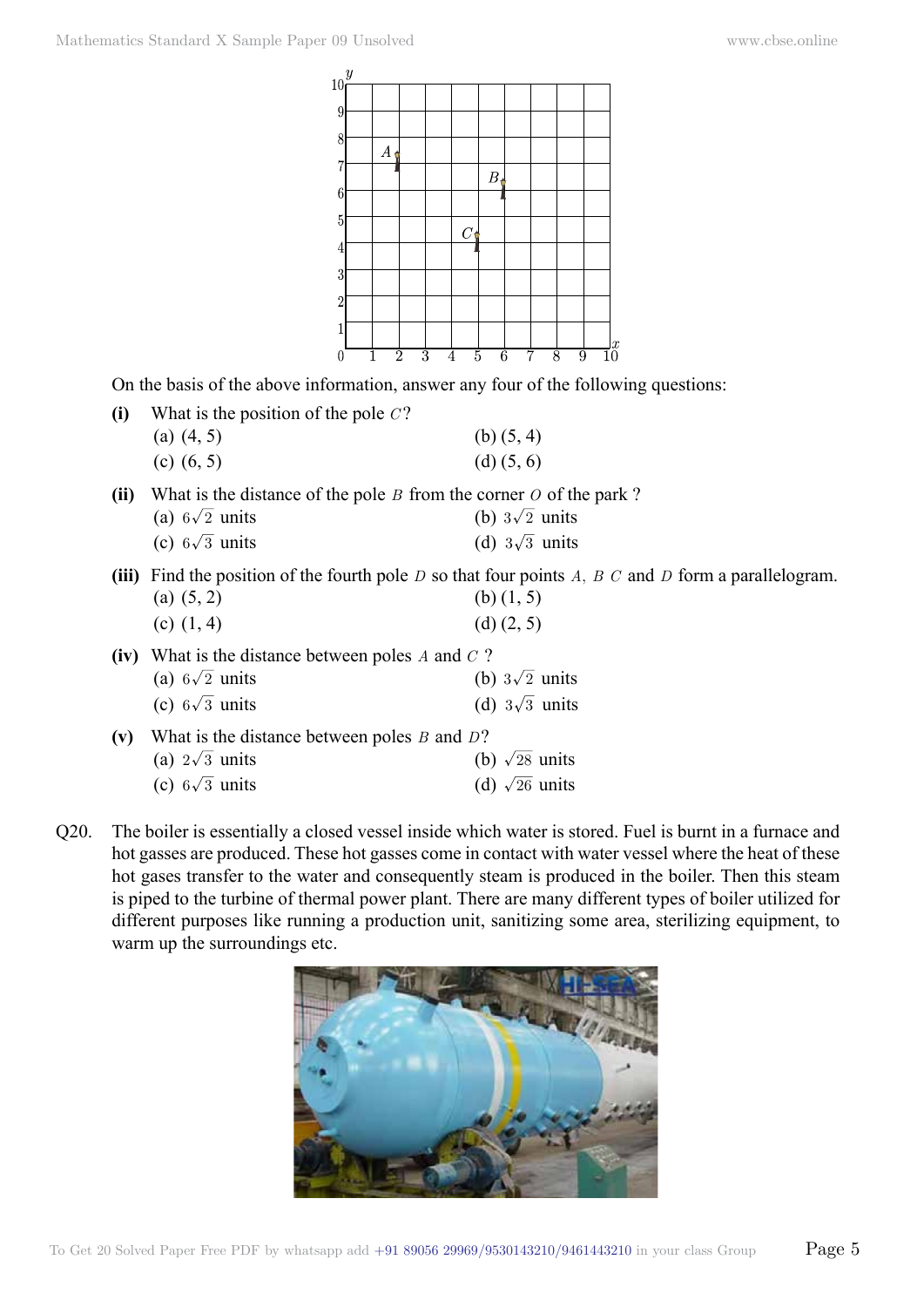Rajesh has been given the task of designing a boiler for NTPC. Boiler consist of a cylindrical part in middle and two hemispherical part at its both end. The cross section of boiler is given below. Length of cylindrical part is the 3 times of radius of hemispherical part.



- **(i)** Which of the following is correct expression for the surface area of cylindrical part of boiler? (a)  $2\pi r^2$  (b)  $6\pi r^2$ 
	- (c)  $4\pi r^2$  **(d)**  $8\pi r^2$
- **(ii)** Which of the following is correct expression for the total surface area of boiler? (a)  $\frac{22}{3}\pi r^2$  $\frac{22}{3}\pi r^2$  (b)  $\frac{11}{3}\pi r^2$

(c) 
$$
6\pi r^2
$$
 (d)  $10\pi r^2$ 

**(iii)** Which of the following is correct expression for the volume of boiler?  $\sim$  15

| (a) $\frac{15}{4}\pi r^3$ | (b) $\frac{19}{3}\pi r^3$ |
|---------------------------|---------------------------|
| (c) $\frac{13}{3}\pi r^3$ | (d) $\frac{17}{4}\pi r^3$ |

**(iv)** What is the ratio of volume to the surface area? (a)  $\frac{13}{30}r$  $\frac{13}{30}r$  (b)  $\frac{3}{10}r$ 

(c) 
$$
\frac{10}{3}r
$$
 (d)  $\frac{3}{10}r$ 

- (v) If  $r = 3$  m, what is the volume of boiler? (a)  $117\pi \text{ m}^3$  (b)  $125\pi \text{ m}^3$ 
	- (c)  $231\pi$  m<sup>3</sup> (d)  $238\pi$  m<sup>3</sup>

## **Part - B**

#### **All questions are compulsory. In case of internal choices, attempt anyone.**

Q21. Show that  $5\sqrt{6}$  is an irrational number.

#### **O**

Write the denominator of the rational number  $\frac{257}{500}$  in the form  $2^m \times 5^n$ , where m and n are nonnegative integers. Hence write its decimal expansion without actual division.

Q22. In the figure, *ABCDE* is a pentagon with *BE*  $\parallel$  *CD* and *BC*  $\parallel$  *DE*. *BC* is perpendicular to *CD*.  $AB = 5$  cm,  $AE = 5$  cm,  $BE = 7$  cm,  $BC = x - y$  and  $CD = x + y$ . If the perimeter of *ABCDE* is 27 cm. Find the value of *x* and *y*, given  $x, y \neq 0$ .

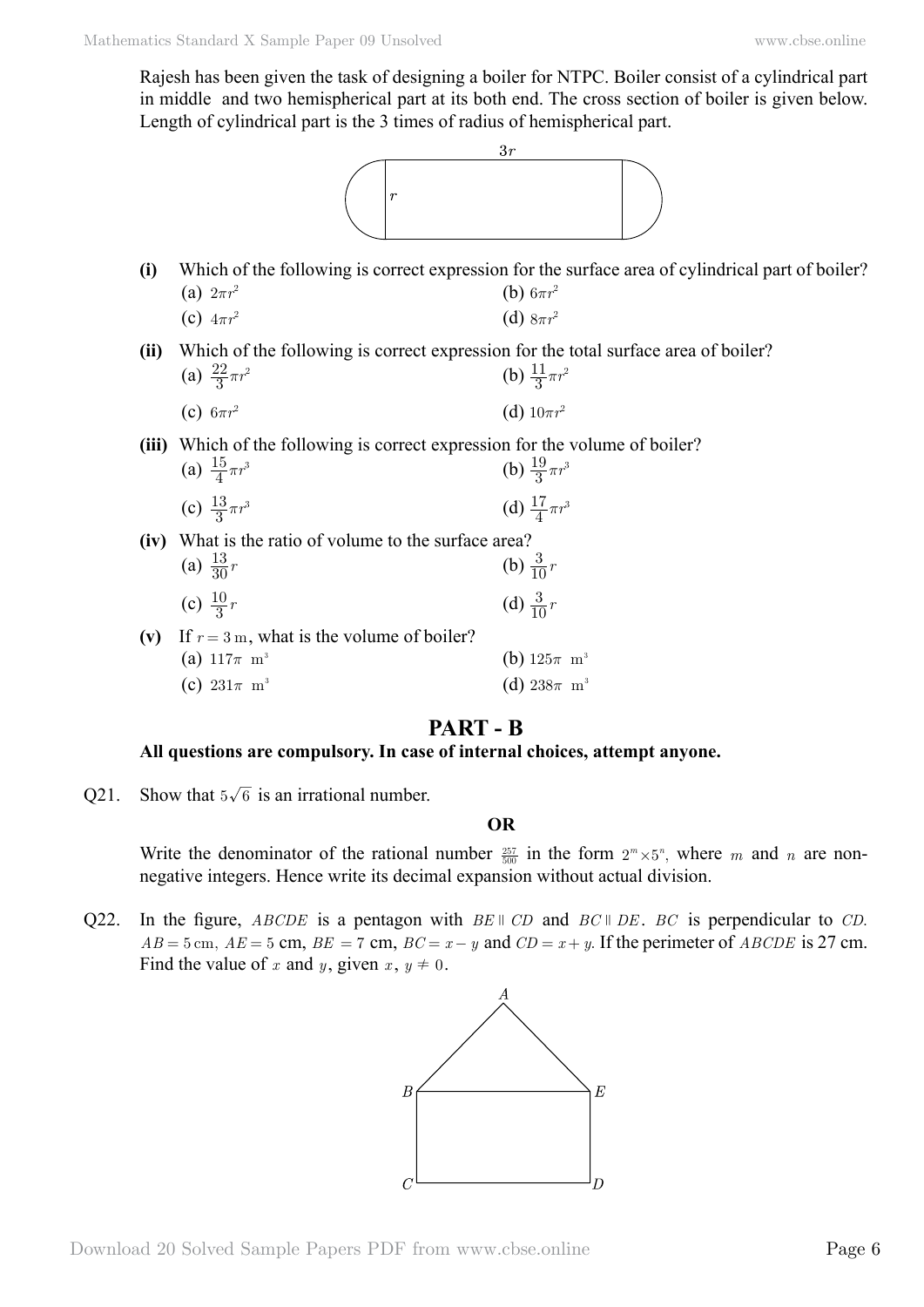**O**

Find the values of  $\alpha$  and  $\beta$  for which the following pair of linear equations has infinite number of solutions :  $2x + 3y = 7$ ;  $2\alpha x + (\alpha + \beta)y = 28$ .

- Q23. Find the roots of the quadratic equation  $4x^2 4px + (p^2 q^2) = 0$
- Q24. In an equilateral triangle *ABC A*, *D* is drawn perpendicular to *BC* meeting *BC* in *D*. Prove that  $AD^2 = 3BD^2$ .

Q25. Prove that: 
$$
\frac{\cos A}{1 + \tan A} - \frac{\sin A}{1 + \cot A} = \cos A - \sin A
$$

Q26. Find the mode of the following distribution :

| Classes   | $25 - 30$       | $30 - 35$ | 35-40<br>$\gamma$ $\epsilon$ | $40 - 45$       | $45 - 50$ | $50 - 55$ |
|-----------|-----------------|-----------|------------------------------|-----------------|-----------|-----------|
| Frequency | $\bigcap$<br>د∠ | 34        | 50                           | $\Lambda$<br>42 | 20        | 14        |

- Q27. Prove that  $\sqrt{3}$  is an irrational number.
- Q28. Solve the following pair of equations for *x* and *y* :

$$
\frac{a^2}{x} - \frac{b^2}{y} = 0, \frac{a^2b}{x} + \frac{b^2a}{y} = a + b, \ x \neq 0; y \neq 0.
$$

 **O**

Solve for *x* and *y* :

$$
ax + by = \frac{a+b}{2}
$$

$$
3x + 5y = 4
$$

Q29.  $\Delta ABC$  is right angled at *C*. If *p* is the length of the perpendicular from *C* to *AB* and  $a, b, c$  are the lengths of the sides opposite  $\angle A$ ,  $\angle B$  and  $\angle C$  respectively, then prove that  $\frac{1}{p^2} = \frac{1}{a^2} + \frac{1}{b^2}$ .

 **O**

In  $\triangle ABC, DE \parallel BC$ . If  $AD = x + 2$ ,  $DB = 3x + 16$ ,  $AE = x$  and  $EC = 3x + 5$ , them find *x*.

- Q30. Prove that :  $2(\sin^6\theta + \cos^6\theta) 3(\sin^4\theta + \cos^4\theta) + 1 = 0$
- Q31. Draw a circle of radius 3 cm. From a point *P*, 7 cm away from centre draw two tangents to the circle. Measure the length of each tangent.
- Q32. A wire when bent in the form of an equilateral triangle encloses an area of  $121\sqrt{3}$  cm<sup>2</sup>. If the wire is bent in the form of a circle, find the area enclosed by the circle. Use  $\pi = \frac{22}{7}$ .
- Q33. Compute the median from the following data :

| Mid-values | 11 J | $\Lambda$<br>125   | $\cap$ $\Gamma$<br>1 J J | .45                           | $\overline{\mathbf{1}}$ $\mathbf{0}$ | 165 |           | $O \subseteq$<br>OJ. | 195 |
|------------|------|--------------------|--------------------------|-------------------------------|--------------------------------------|-----|-----------|----------------------|-----|
| Frequency  | υ    | -<br>$\sim$<br>ر گ | 48                       | $\overline{\phantom{a}}$<br>∼ | 116                                  | 60  | റ റ<br>98 | $\sim$<br>∠∠         | -   |

Q34. If the sum of first *n* term of an AP is given by  $S_n = 3n^2 + 4n$ . Determine the AP and the  $n^{th}$  term.

 **O**

The sum of the 3<sup>rd</sup> and 7<sup>th</sup> terms of an AP is 6 and their product is 8. Find the sum of first 20 terms of the AP.